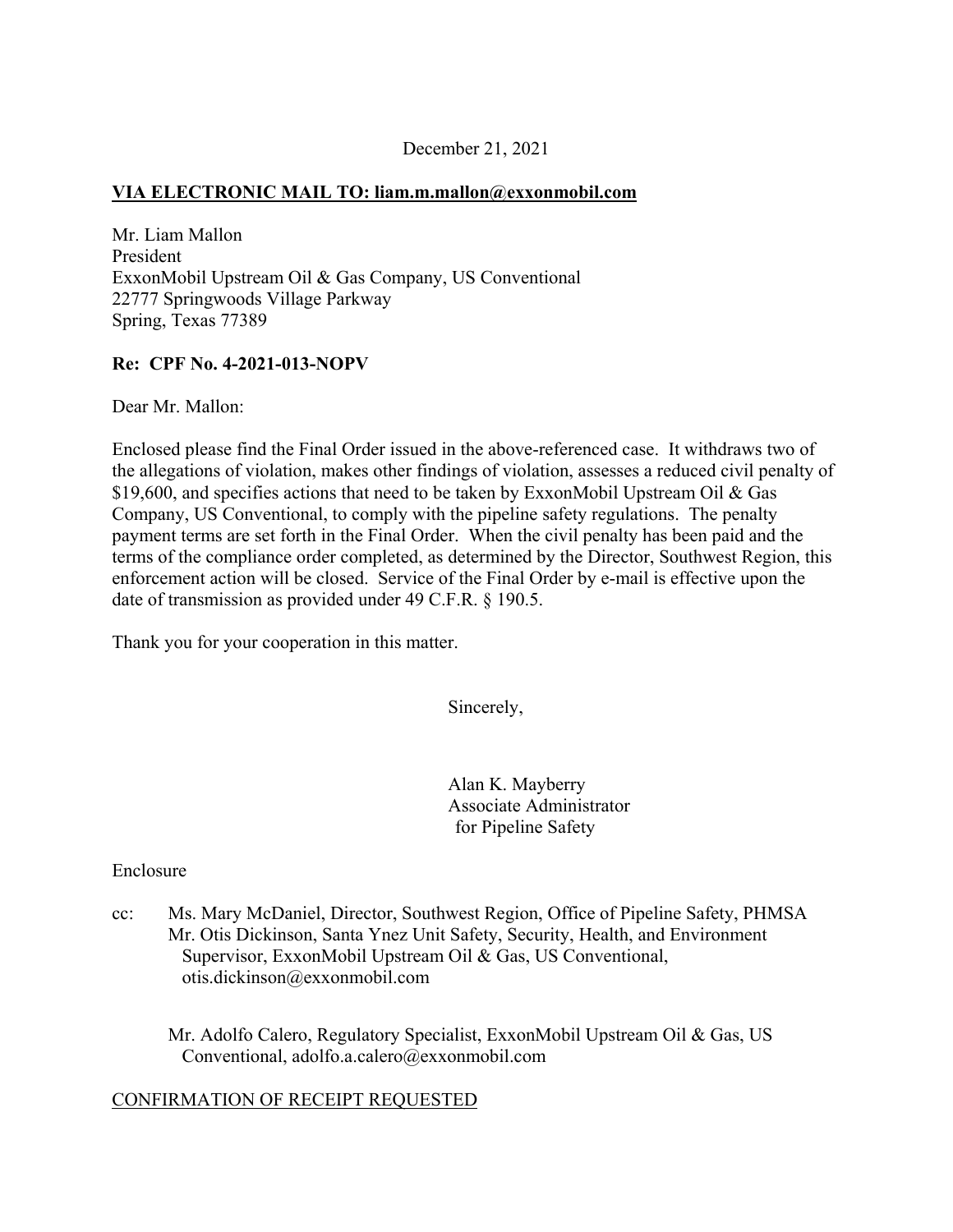#### **U.S. DEPARTMENT OF TRANSPORTATION PIPELINE AND HAZARDOUS MATERIALS SAFETY ADMINISTRATION OFFICE OF PIPELINE SAFETY WASHINGTON, D.C. 20590**

**)** 

**)** 

**)** 

**In the Matter of )** 

**ExxonMobil Upstream Oil & Gas Co., ) CPF No. 4-2021-013-NOPV US Conventional, )** 

**\_\_\_\_\_\_\_\_\_\_\_\_\_\_\_\_\_\_\_\_\_\_\_\_\_\_\_\_\_\_\_\_\_\_\_\_)** 

**\_\_\_\_\_\_\_\_\_\_\_\_\_\_\_\_\_\_\_\_\_\_\_\_\_\_\_\_\_\_\_\_\_\_\_\_** 

**Respondent. )** 

## **FINAL ORDER**

From July 7, 2020 through September 25, 2020, pursuant to 49 U.S.C. § 60117, a representative of the Pipeline and Hazardous Materials Safety Administration (PHMSA), Office of Pipeline Safety (OPS), conducted an on-site pipeline safety inspection of the facilities and records of the Santa Ynez Unit, owned and operated by ExxonMobil Upstream Oil & Gas Company, US Conventional (ExxonMobil or Respondent) off the coast of California. The Santa Ynez Unit consists of three offshore production platforms (Heritage, Harmony, and Hondo) and an onshore oil and natural gas processing facility (the Las Flores Processing Plant). PHMSA inspected the 11.2-mile transportation pipeline originating offshore on Platform Harmony and traveling onshore to the Las Flores Processing Plant.

As a result of the inspection, the Director, Southwest Region, OPS (Director), issued to Respondent, by letter dated March 4, 2021, a Notice of Probable Violation, Proposed Civil Penalty, and Proposed Compliance Order (Notice). In accordance with 49 C.F.R. § 190.207, the Notice proposed finding that ExxonMobil had committed four violations of 49 C.F.R. Part 195, proposed assessing a civil penalty of \$39,200 for the alleged violations, and proposed ordering Respondent to take certain measures to correct the alleged violations. The Notice also included an additional warning item pursuant to 49 C.F.R. § 190.205, which required no further action, but warned the operator to correct the probable violation or face possible future enforcement action.

ExxonMobil responded to the Notice by letter dated April 2, 2021 (Response). ExxonMobil contested several of the allegations and offered additional information in response to the Notice. Respondent did not request a hearing and therefore has waived its right to one.

## **FINDINGS OF VIOLATION**

**Item 1:** The Notice alleged that Respondent violated 49 C.F.R. § 195.49, which states, in relevant part: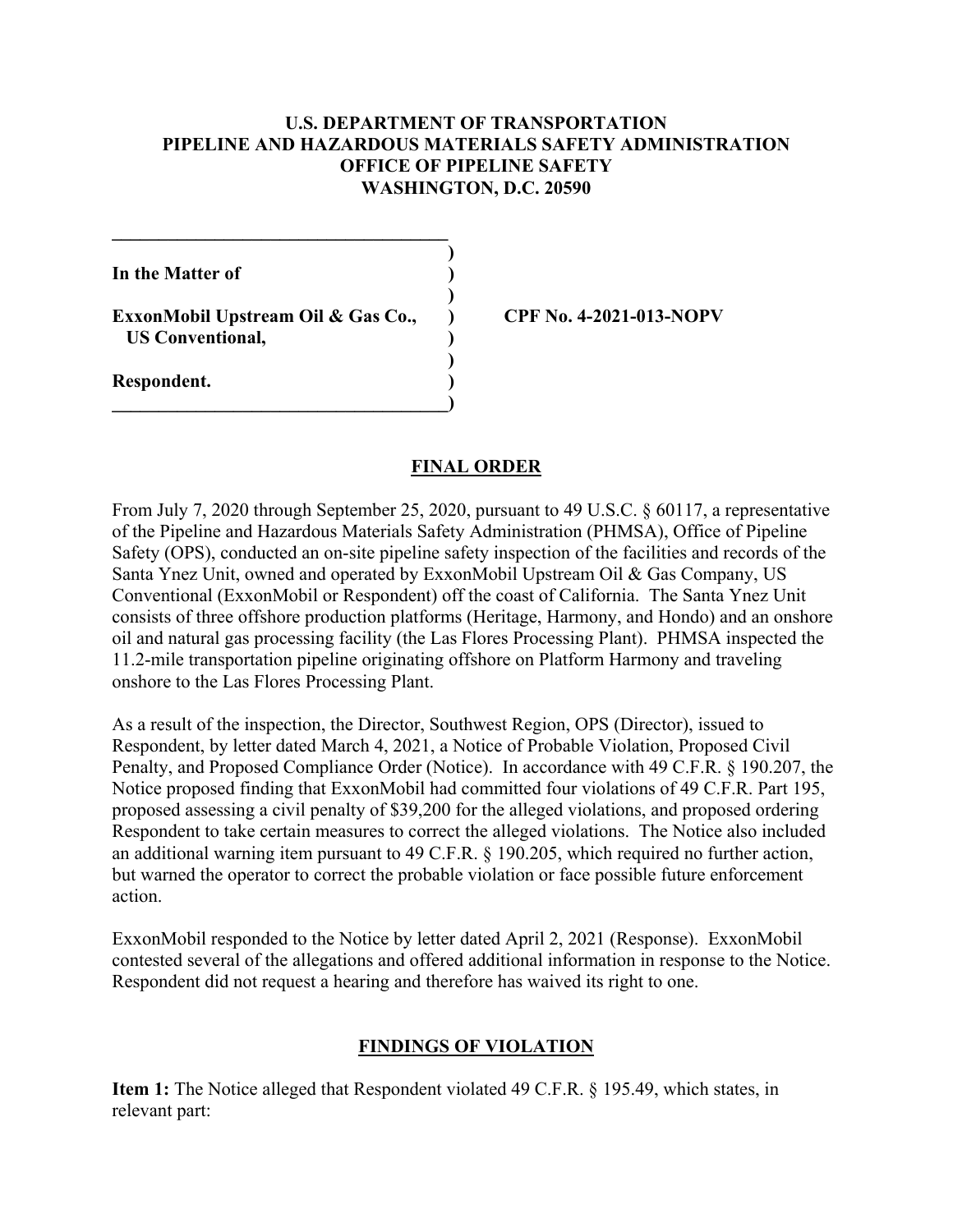#### **§ 195.49 Annual report.**

Each operator must annually complete and submit DOT Form PHMSA F 7000-1.1 for each type of hazardous liquid pipeline facility operated at the end of the previous year. An operator must submit the annual report by June 15 each year, except that for the 2010 reporting year the report must be submitted by August 15, 2011...

The Notice alleged that Respondent violated 49 C.F.R. § 195.49 by failing to annually complete and submit DOT Form PHMSA F 7000-1.1 (Annual Report) for each type of hazardous liquid pipeline facility operated at the end of the previous year by June 15. Specifically, the Notice alleged that ExxonMobil failed to complete and submit its 2019 Annual Report by June 15, 2020. Instead, the company submitted its 2019 Annual Report on July 8, 2020. After submittal, PHMSA discovered mileage discrepancies by system type between the 2018 and 2019 Annual Reports.

Respondent did not contest this allegation of violation. Accordingly, based upon a review of all of the evidence, I find that Respondent violated 49 C.F.R. § 195.49 failing to timely submit its 2019 Annual Report.

**Item 2:** The Notice alleged that Respondent violated 49 C.F.R. § 195.440(c), which states:

### **§ 195.440 Public awareness.**

 $(a) \ldots$ 

(c) The operator must follow the general program recommendations, including baseline and supplemental requirements of API RP 1162, unless the operator provides justification in its program or procedural manual as to why compliance with all or certain provisions of the recommended practice is not practicable and not necessary for safety.

The Notice alleged that Respondent violated 49 C.F.R. § 195.440(c) by failing to follow the general program recommendations, including baseline and supplemental requirements of American Petroleum Institute (API) Recommended Practice (RP) 1162, unless the operator provides justification in its program or procedural manual as to why compliance with all or certain provisions of the recommended practice is not practicable and not necessary for safety. Specifically, the Notice alleged that although ExxonMobil incorporated API RP 1162 into its Public Awareness Program, it failed to implement certain requirements. During the inspection, ExxonMobil could not provide documentation or other evidence to demonstrate that it had performed an annual review of its program pursuant to API RP 1162 Section 8.3, or that it had assessed its program effectiveness every 4 years as required by API RP 1162 Section 8.4.

In its Response, ExxonMobil provided additional information about its Public Awareness Program, including details regarding how the company performs annual reviews to measure program effectiveness. On April 13, 2021, ExxonMobil submitted documents to PHMSA demonstrating that the company performed annual program effectiveness reviews for 2016-2019. Although it is unclear why these documents were not timely provided to PHMSA upon request during the onsite inspection, these records demonstrate that ExxonMobil complied with the cited requirements.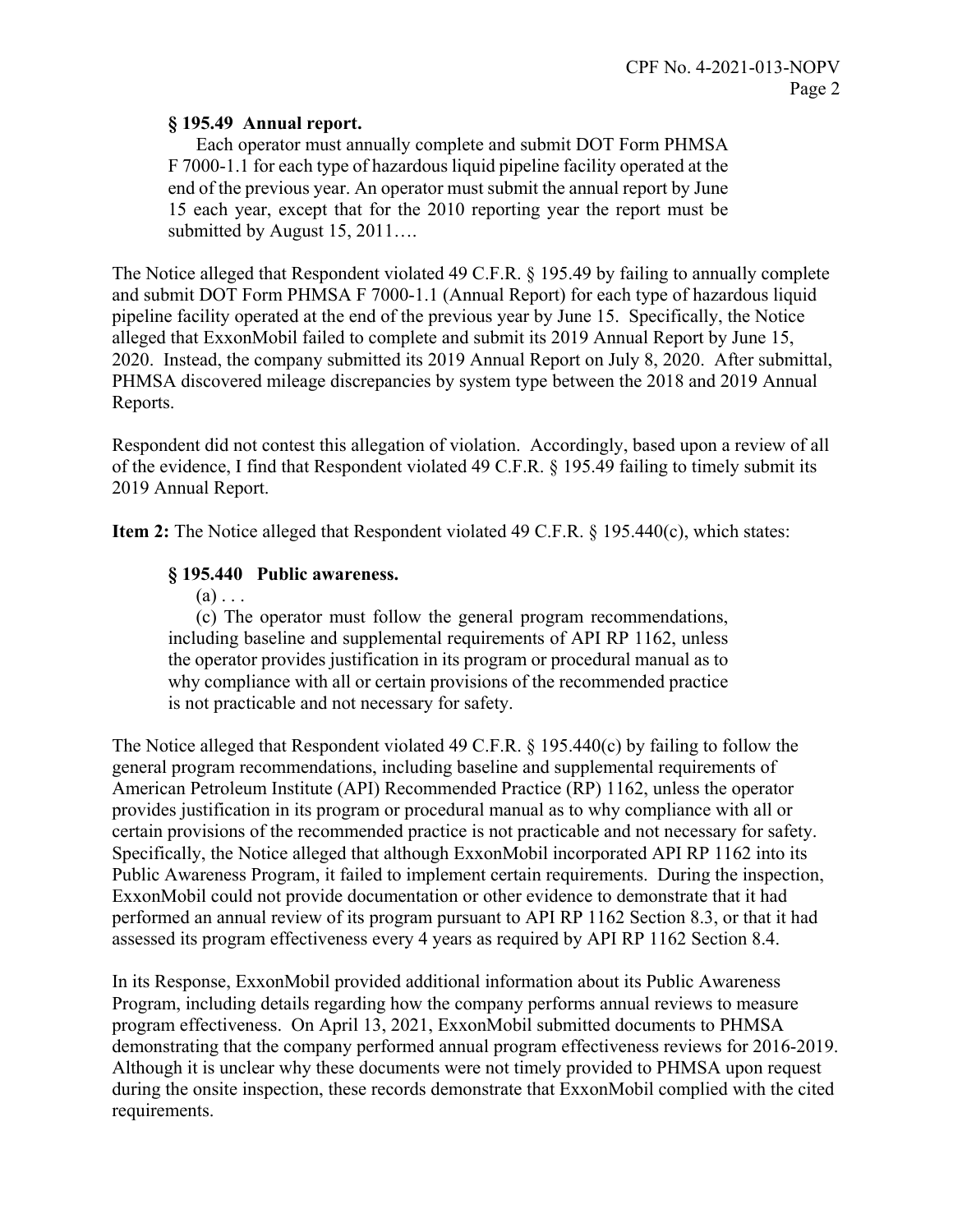Accordingly, after considering all of the evidence, I find ExxonMobil did not violate 49 C.F.R. § 195.440(c). Based upon the foregoing, I hereby order that Item 2 be withdrawn.

**Item 4:** The Notice alleged that Respondent violated 49 C.F.R. § 195.505(i), which states, in relevant part:

### **§ 195.505 Qualification program.**

Each operator shall have and follow a written qualification program. The program shall include provisions to:

 $(a) \ldots$ 

(i) After December 16, 2004, notify the Administrator or a state agency participating under 49 U.S.C. Chapter 601 if the operator significantly modifies the program after the administrator or state agency has verified that it complies with this section….

The Notice alleged that Respondent violated 49 C.F.R. § 195.505(i) by failing to notify PHMSA that it significantly modified its Operator Qualification (OQ) program after PHMSA had verified it complied with 49 C.F.R. § 195.505. Specifically, the Notice alleged that ExxonMobil failed to notify PHMSA after it made significant modifications to its OQ program, including the removal of covered assets, approval of OQ modules for various covered tasks, changes in course materials, and changes to its evaluation process, by replacing its computer-based training with a third-party service provider.

In its Response, ExxonMobil contested this allegation of violation. Specifically, the company explained that it did not consider these changes to significantly modify its OQ program and therefore, it did not need to report the changes to PHMSA. ExxonMobil considered these changes to be insignificant for several reasons: (1) the removal of its covered asset—the Mobile Bay pipeline system, located in Alabama—did not affect the OQ Program implemented at the Santa Ynez Unit facility in California; (2) the course materials (computer-based training and OQ modules) were replaced with updated content from the same third-party service provider; and (3) the method of evaluation for its OQ Program was not changed, and still consists of a knowledgebased component and a hands-on observation.

49 C.F.R. § 195.505(i) requires an operator to notify PHMSA if it "significantly modifies" its OQ program. Therefore, in order to determine if ExxonMobil should have notified PHMSA of these changes to its OQ program, I must determine if they are "significant changes." In 2009, PHMSA published an Advisory Bulletin that defined "significant changes" to an operator's OQ program that would warrant notification to PHMSA.<sup>1</sup> The Advisory Bulletin explained that "[a]s applicable to OQ program modifications, significant includes but is not limited to: increasing evaluation intervals, increasing span of control ratios, eliminating covered tasks, mergers and/or acquisition changes, evaluation method changes such as written vs. observation, and wholesale changes made to OQ plan."<sup>2</sup>

<sup>1</sup> <sup>1</sup> Pipeline Safety: Operator Qualification (OQ) Program Modifications, 74 FR 64123-01, Dec. 7, 2009.

<sup>&</sup>lt;sup>2</sup> I also note that ExxonMobil's Management of Change (MOC) procedures require that "high impact changes" be reported to PHMSA, including the "addition/deletion of a covered task, change in acceptable method of evaluations, or an increase in the span-of-control or the frequency of evaluation." *See* PHMSA Pipeline Safety Violation Report at Exhibit E-3 (Mar. 4, 2021) (on file with PHMSA).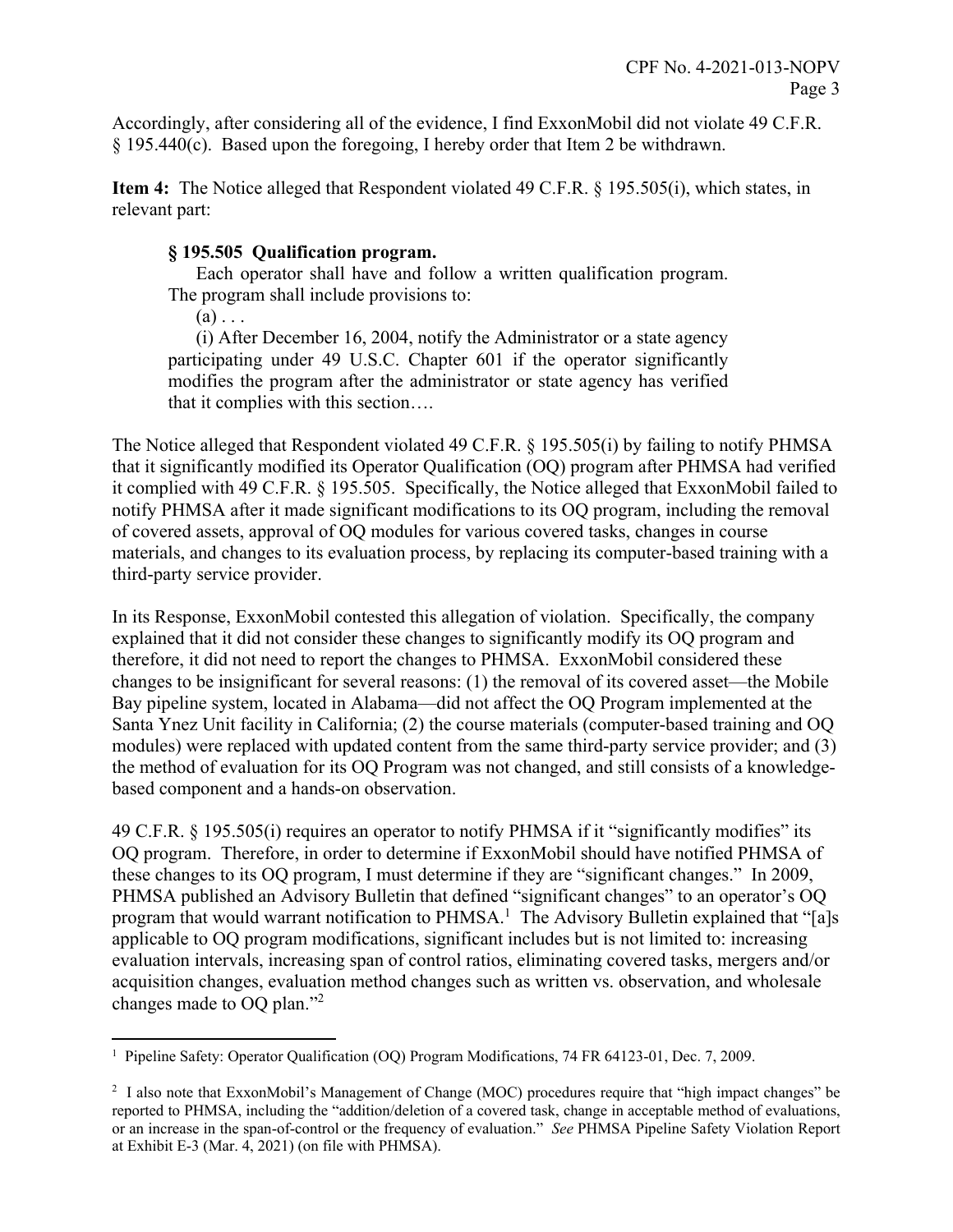After reviewing the changes ExxonMobil made to its OQ program, I do not find they were significant changes that required notification. First, the removal of the Mobile Bay pipeline system in Alabama did not impact the OQ Program administered at the Santa Ynez Unit in California. Second, in its Response, ExxonMobil explained that the course materials referenced in its MOC procedures were updates to existing course materials from the same third-party service provider. There is nothing in the record to demonstrate that these module updates served to change evaluation methods (e.g., written vs. observation) or otherwise constituted wholesale changes to the OQ program.

In sum, none of the changes referenced in the Notice that ExxonMobil made to its OQ program significantly modified or made wholesale changes to its OQ program. The company did not make changes to covered tasks, modify acceptable evaluation methods, or increase span-ofcontrol or frequency of evaluations. Further, although some "merger and/or acquisition changes" may constitute significant modifications to an OQ program, there is nothing in the record to suggest that the sale of its assets in Alabama changed the implementation of its OQ program in California.<sup>3</sup> PHMSA has previously found that a change in assets without corresponding changes to the OQ plan is not a significant modification required to be reported.<sup>4</sup> Accordingly, since ExxonMobil did not significantly modify its OQ program, it did not need to submit notification to PHMSA of these changes.

Accordingly, after considering all of the evidence, I find ExxonMobil did not violate 49 C.F.R. § 195.505(i) as alleged in the Notice. Based upon the foregoing, I hereby order that Item 4 be withdrawn.

**Item 5:** The Notice alleged that Respondent violated 49 C.F.R. § 195.555, which states:

#### **§ 195.555 What are the qualifications for supervisors?**

 $\overline{a}$ 

You must require and verify that supervisors maintain a thorough knowledge of that portion of the corrosion control procedures established under  $\frac{1}{2}$  195.402(c)(3) for which they are responsible for insuring compliance.

The Notice alleged that Respondent violated 49 C.F.R. § 195.555 by failing to require and verify that supervisors maintain a thorough knowledge of that portion of the corrosion control procedures established under  $\S 195.402(c)(3)$  for which they are responsible for ensuring compliance. According to ExxonMobil's written procedures, "[a]nnually, supervisors will indicate, by signing DOT Form TR, that they understand the corrosion control procedures employed for the DOT pipelines they steward...." During the inspection, however, PHMSA discovered that these forms were completed by ExxonMobil's Safety and Risk Advisor, and not the requisite supervisors, as required by § 195.555 and ExxonMobil's procedures. The Notice

<sup>&</sup>lt;sup>3</sup> For example, in a prior enforcement case, PHMSA found an operator violated § 195.505(i) when it failed to notify PHMSA following an acquisition that involved merging multiple OQ programs and removing certain covered tasks. *In the Matter of Targa NGL Pipeline Co*., Final Order, CPF No. 4-2020-5017, 2021 WL 663175 (Feb. 12, 2021).

 <sup>4</sup>*See In the Matter of Tristate NLA, LLC*, Final Order, CPF No. 4-2020-006-NOPV, 2021 WL 4055261 (Aug. 9, 2021) (finding an operator did not commit a violation of § 192.805(i) when the operator acquired additional pipeline facilities but the acquisition did not result in any changes to its OQ program).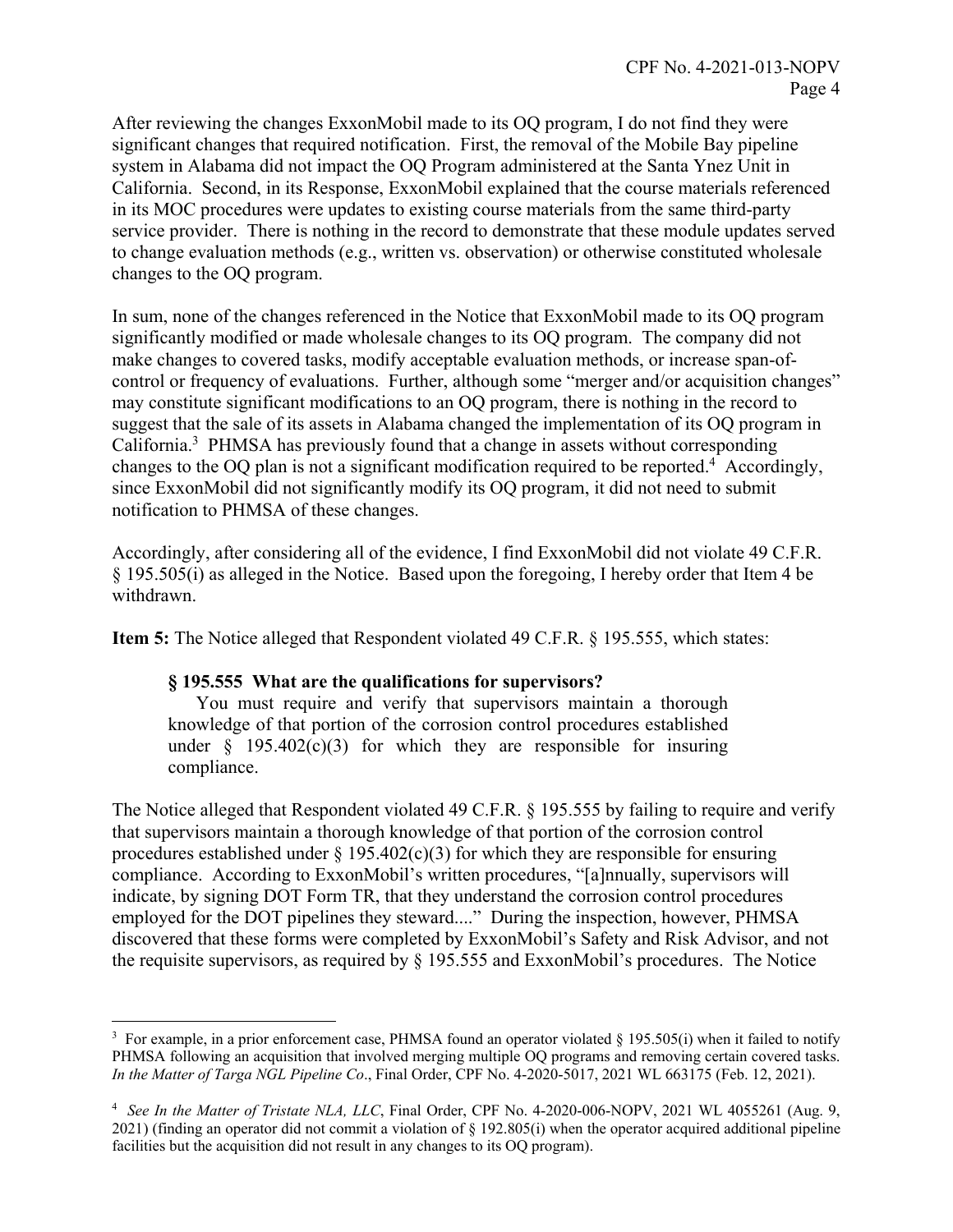further alleged that several of the company's supervisors had let their corrosion control training lapse.

Respondent did not contest this allegation of violation. Accordingly, based upon a review of all of the evidence, I find that Respondent violated 49 C.F.R. § 195.555 failing to require and verify that supervisors maintain a thorough knowledge of that portion of the corrosion control procedures established under  $\S$  195.402(c)(3) for which they are responsible for ensuring compliance.

These findings of violation will be considered prior offenses in any subsequent enforcement action taken against Respondent.

# **ASSESSMENT OF PENALTY**

Under 49 U.S.C. § 60122, Respondent is subject to an administrative civil penalty not to exceed \$200,000 per violation for each day of the violation, up to a maximum of \$2,000,000 for any related series of violations.<sup>5</sup>

In determining the amount of a civil penalty under 49 U.S.C. § 60122 and 49 C.F.R. § 190.225, I must consider the following criteria: the nature, circumstances, and gravity of the violation, including adverse impact on the environment; the degree of Respondent's culpability; the history of Respondent's prior offenses; any effect that the penalty may have on its ability to continue doing business; the good faith of Respondent in attempting to comply with the pipeline safety regulations; and self-disclosure or actions to correct a violation prior to discovery by PHMSA. In addition, I may consider the economic benefit gained from the violation without any reduction because of subsequent damages, and such other matters as justice may require. The Notice proposed a total civil penalty of \$39,200 for the violations cited above.

**Item 2:** The Notice proposed a civil penalty of \$19,600 for Respondent's alleged violation of 49 C.F.R. § 195.440(c). Since this alleged violation has been withdrawn, the proposed penalty is not assessed.

**Item 5:** The Notice proposed a civil penalty of \$19,600 for Respondent's violation of 49 C.F.R. § 195.555, for failing to require and verify that supervisors maintain a thorough knowledge of that portion of the corrosion control procedures established under  $\S 195.402(c)(3)$  for which they are responsible for ensuring compliance. Although pipeline safety was minimally affected, ExxonMobil failed to comply with a requirement that was clearly applicable and did not provide a justification for its noncompliance. Accordingly, having reviewed the record and considered the assessment criteria, I assess Respondent a civil penalty of \$19,600 for violation of 49 C.F.R. § 195.555.

In summary, having reviewed the record and considered the assessment criteria for each of the Items cited above, I assess Respondent a total civil penalty of **\$19,600**.

Payment of the civil penalty must be made within 20 days of service. Federal regulations (49

<sup>&</sup>lt;u>.</u> 5 These amounts are adjusted annually for inflation. *See* 49 C.F.R. § 190.223.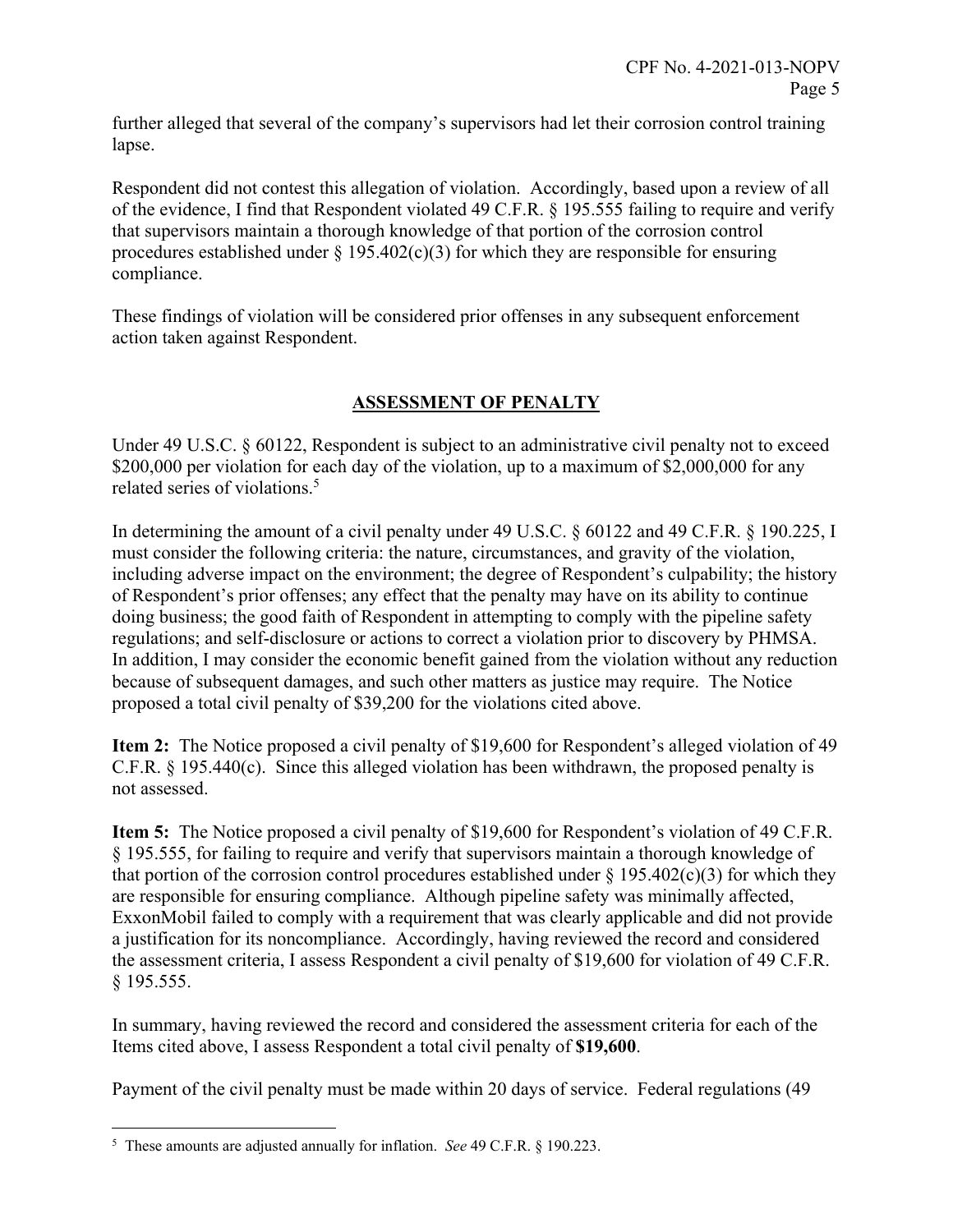C.F.R. § 89.21(b)(3)) require such payment to be made by wire transfer through the Federal Reserve Communications System (Fedwire), to the account of the U.S. Treasury. Detailed instructions are contained in the enclosure. Questions concerning wire transfers should be directed to: Financial Operations Division (AMK-325), Federal Aviation Administration, Mike Monroney Aeronautical Center, 6500 S MacArthur Blvd, Oklahoma City, Oklahoma 79169. The Financial Operations Division telephone number is (405) 954-8845.

Failure to pay the \$19,600 civil penalty will result in accrual of interest at the current annual rate in accordance with 31 U.S.C. § 3717, 31 C.F.R. § 901.9 and 49 C.F.R. § 89.23. Pursuant to those same authorities, a late penalty charge of six percent (6%) per annum will be charged if payment is not made within 110 days of service. Furthermore, failure to pay the civil penalty may result in referral of the matter to the Attorney General for appropriate action in a district court of the United States.

## **COMPLIANCE ORDER**

The Notice proposed a compliance order with respect to Items 1, 2, 4, and 5 in the Notice for violations of 49 C.F.R. §§ 195.49, 195.440(c), 195.505(i) and 195.555, respectively. Under 49 U.S.C. § 60118(a), each person who engages in the transportation of hazardous liquids or who owns or operates a pipeline facility is required to comply with the applicable safety standards established under chapter 601. Since Items 2 and 4 have been withdrawn, the associated compliance terms for each item are also withdrawn.

In response to Item 1, the Director has indicated that Respondent submitted a corrected 2019 Supplemental Annual Report to PHMSA. Accordingly, I find that compliance has been achieved with respect to this violation. Therefore, the compliance terms proposed in the Notice for Item 1 are not included in this Order.

As for the remaining compliance terms, pursuant to the authority of 49 U.S.C. § 60118(b) and 49 C.F.R. § 190.217, Respondent is ordered to take the following actions to ensure compliance with the pipeline safety regulations applicable to its operations:

> 1. With respect to the violation of § 195.555 (**Item 5**), Respondent must ensure that its supervisors annually sign a DOT Form TR to indicate that they understand the procedures employed for the pipelines that they are responsible within 30 days of receipt of the Final Order. ExxonMobil must also ensure all supervisors have the required training that is up-to-date and submit updated training records to PHMSA for review within 30 days of receipt of the Final Order.

The Director may grant an extension of time to comply with any of the required items upon a written request timely submitted by the Respondent and demonstrating good cause for an extension.

PHMSA requests that Respondent maintain documentation of the safety improvement costs associated with fulfilling this Compliance Order and submit the total to the Director. It is requested that these costs be reported in two categories: (1) total cost associated with preparation/revision of plans, procedures, studies and analyses; and (2) total cost associated with